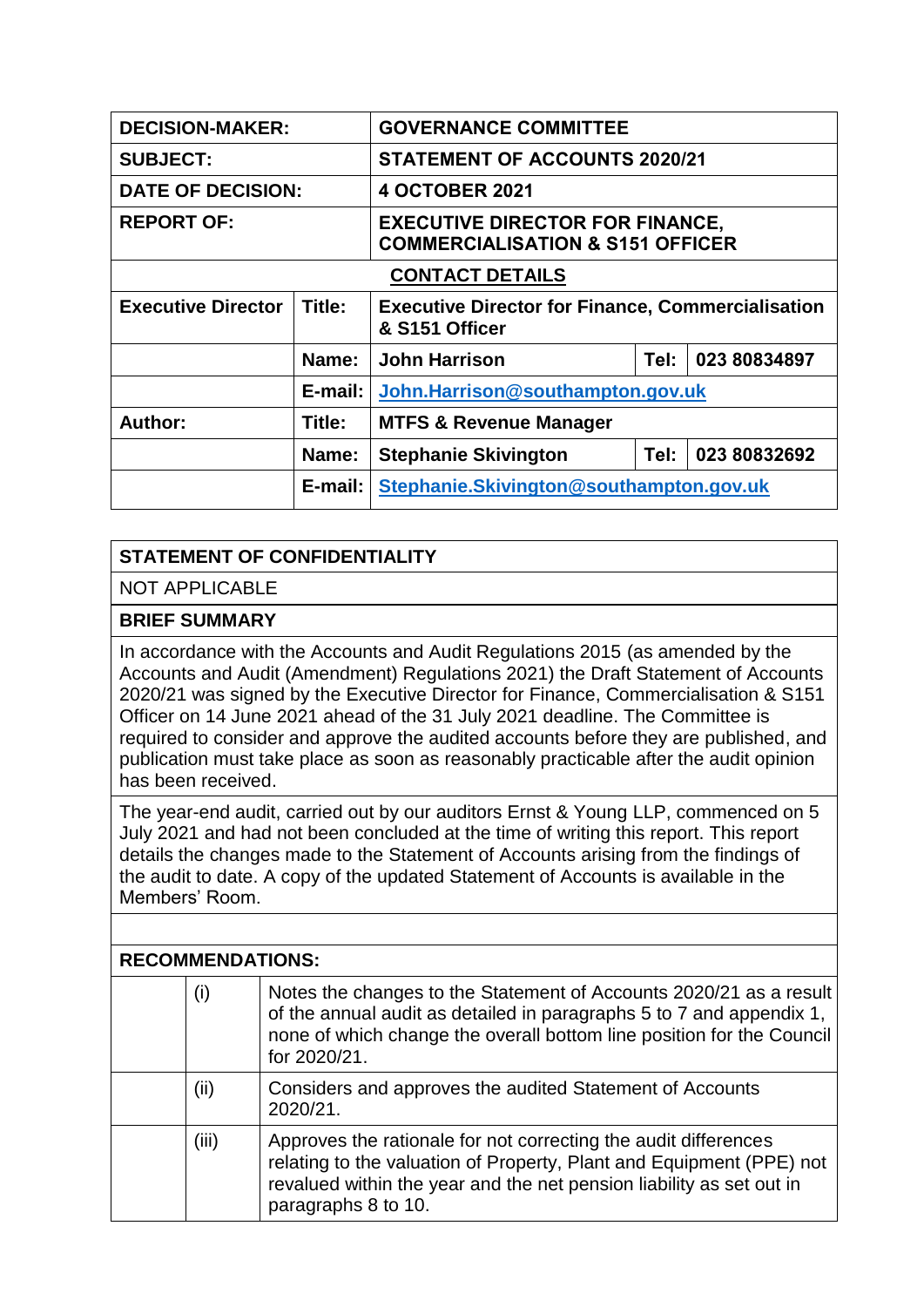|    | (iv)                                                                                                                                                                                                                                                                                                                                                                                                                             | Resolves that the Executive Director for Finance, Commercialisation<br>& S151 Officer, after consultation with the Chair of the Committee,<br>can make any further minor changes to the Statement of Accounts<br>2020/21 that may arise during completion of the audit.                                                                                                                                                                                                                                                                                                                                                         |  |  |
|----|----------------------------------------------------------------------------------------------------------------------------------------------------------------------------------------------------------------------------------------------------------------------------------------------------------------------------------------------------------------------------------------------------------------------------------|---------------------------------------------------------------------------------------------------------------------------------------------------------------------------------------------------------------------------------------------------------------------------------------------------------------------------------------------------------------------------------------------------------------------------------------------------------------------------------------------------------------------------------------------------------------------------------------------------------------------------------|--|--|
|    |                                                                                                                                                                                                                                                                                                                                                                                                                                  | <b>REASONS FOR REPORT RECOMMENDATIONS</b>                                                                                                                                                                                                                                                                                                                                                                                                                                                                                                                                                                                       |  |  |
| 1. | It is a legal requirement that the Statement of Accounts 2020/21 is considered<br>and approved by this committee, following the audit, and signed by the person<br>presiding at this meeting. The legislation sets a target date for publication of<br>30 September 2021. The Statement of Accounts must be published by that<br>date or as soon as reasonably practicable after the receipt of the auditor's<br>final findings. |                                                                                                                                                                                                                                                                                                                                                                                                                                                                                                                                                                                                                                 |  |  |
|    |                                                                                                                                                                                                                                                                                                                                                                                                                                  | ALTERNATIVE OPTIONS CONSIDERED AND REJECTED                                                                                                                                                                                                                                                                                                                                                                                                                                                                                                                                                                                     |  |  |
| 2. |                                                                                                                                                                                                                                                                                                                                                                                                                                  | The Statement of Accounts has been prepared in accordance with statutory<br>requirements. No other options have been considered as it is a legal<br>requirement that the Statement of Accounts is prepared, and signed by the<br>person presiding at this meeting, following completion of the audit.                                                                                                                                                                                                                                                                                                                           |  |  |
|    | <b>DETAIL (Including consultation carried out)</b>                                                                                                                                                                                                                                                                                                                                                                               |                                                                                                                                                                                                                                                                                                                                                                                                                                                                                                                                                                                                                                 |  |  |
|    | <b>CONSULTATION</b>                                                                                                                                                                                                                                                                                                                                                                                                              |                                                                                                                                                                                                                                                                                                                                                                                                                                                                                                                                                                                                                                 |  |  |
| 3. | Not applicable.                                                                                                                                                                                                                                                                                                                                                                                                                  |                                                                                                                                                                                                                                                                                                                                                                                                                                                                                                                                                                                                                                 |  |  |
|    | <b>STATEMENT OF ACCOUNTS</b>                                                                                                                                                                                                                                                                                                                                                                                                     |                                                                                                                                                                                                                                                                                                                                                                                                                                                                                                                                                                                                                                 |  |  |
| 4. | The Statement of Accounts is a complex document and the layout and<br>information provided are defined by statutory requirements. The key issues<br>that should be drawn to the attention of Committee were presented at its<br>meeting on 26 July 2021. A copy of this is available in the Members' Room or<br>by following the link below.                                                                                     |                                                                                                                                                                                                                                                                                                                                                                                                                                                                                                                                                                                                                                 |  |  |
|    | <b>Draft Statement of Accounts 2020/21</b>                                                                                                                                                                                                                                                                                                                                                                                       |                                                                                                                                                                                                                                                                                                                                                                                                                                                                                                                                                                                                                                 |  |  |
|    | <b>STATEMENT OF ACCOUNTS AMENDMENTS</b>                                                                                                                                                                                                                                                                                                                                                                                          |                                                                                                                                                                                                                                                                                                                                                                                                                                                                                                                                                                                                                                 |  |  |
| 5. |                                                                                                                                                                                                                                                                                                                                                                                                                                  | There are a number of adjustments to the Statement of Accounts arising from<br>the findings of the audit, none of which change the overall bottom line position<br>for the Council for 2020/21.                                                                                                                                                                                                                                                                                                                                                                                                                                 |  |  |
| 6. | The updated Statement of Accounts is available in the Members' Room. The<br>main adjustments to the statements are outlined below, with further details in<br>Appendix 1:                                                                                                                                                                                                                                                        |                                                                                                                                                                                                                                                                                                                                                                                                                                                                                                                                                                                                                                 |  |  |
| 7. | $\bullet$<br>$\bullet$                                                                                                                                                                                                                                                                                                                                                                                                           | Correction to Note 8 Expenditure and Funding Analysis (Income and<br>Expenditure by Nature) to reclassify Housing Revenue Account (HRA)<br>expenditure from other service expenses to employee benefits;<br>Correction to the Comprehensive Income and Expenditure Statement,<br>Note 8 Expenditure and Funding Analysis and HRA statement to<br>recognise landlord heating charges expenditure and income (net nil<br>effect);<br>Amendment to Note 12 Property, Plant and Equipment of the analysis<br>of net book value by year of valuation.<br>The full details of adjustments to the statements and notes are detailed in |  |  |
|    | Appendix 1.                                                                                                                                                                                                                                                                                                                                                                                                                      |                                                                                                                                                                                                                                                                                                                                                                                                                                                                                                                                                                                                                                 |  |  |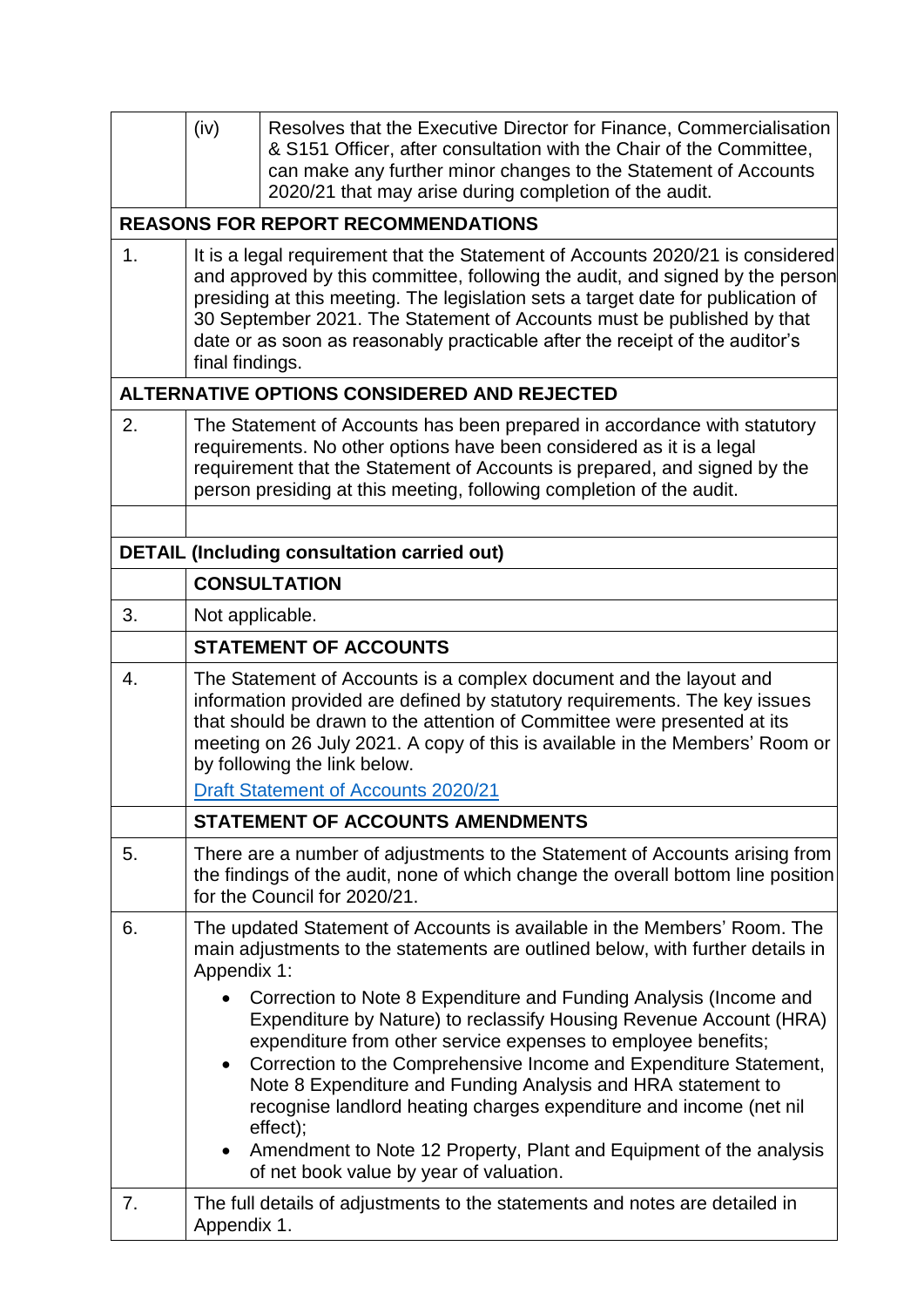|                       | <b>UNADJUSTED AUDIT DIFFERENCES</b>                                                                                                                                                                                                                                                                                                                                                                                                                                                                                |  |  |  |
|-----------------------|--------------------------------------------------------------------------------------------------------------------------------------------------------------------------------------------------------------------------------------------------------------------------------------------------------------------------------------------------------------------------------------------------------------------------------------------------------------------------------------------------------------------|--|--|--|
| 8.                    | The net book value for Other Land and Buildings (within Property, Plant and<br>Equipment) as at 31 March 2021 reported in the draft accounts was £506.7M.<br>The auditors have identified that the value of assets not revalued in 2020/21<br>is understated by £2.4M (0.5%).                                                                                                                                                                                                                                      |  |  |  |
| 9.                    | The Council's net pension liability as at 31 March 2021 reported in the draft<br>accounts was £586.7M. This is an estimate provided by the actuary of the<br>Hampshire Pension Fund based on a number of assumptions. The auditors<br>have identified that, in relation to the assumptions used by the actuary to<br>determine their estimate of the Council's defined benefit pension liability, the<br>gross asset is understated by £1.6M, leading to an overstatement of the net<br>liability by £1.6M (0.3%). |  |  |  |
| 10.                   | We have not corrected the accounts for either of these audit differences<br>because:                                                                                                                                                                                                                                                                                                                                                                                                                               |  |  |  |
|                       | They are below the materiality level both individually and in aggregate;<br>There is no overall material variance and no net impact on the General<br>Fund or HRA reported position;<br>The auditors have confirmed that these are not material items that<br>$\bullet$<br>need amending;<br>The uncorrected amounts would not have a material impact on the use<br>and interpretation by users of the statement of accounts.                                                                                      |  |  |  |
|                       | <b>RESOURCE IMPLICATIONS</b>                                                                                                                                                                                                                                                                                                                                                                                                                                                                                       |  |  |  |
|                       | <b>Capital/Revenue</b>                                                                                                                                                                                                                                                                                                                                                                                                                                                                                             |  |  |  |
| 11.                   | The capital and revenue implications were considered as part of the Revenue<br>and Capital Outturn 2020/21 report that was presented to Cabinet on 19 July<br>2021.                                                                                                                                                                                                                                                                                                                                                |  |  |  |
|                       |                                                                                                                                                                                                                                                                                                                                                                                                                                                                                                                    |  |  |  |
| <b>Property/Other</b> |                                                                                                                                                                                                                                                                                                                                                                                                                                                                                                                    |  |  |  |
| 12.                   | To date, no changes have been made to the property valuations recognised<br>in the accounts.                                                                                                                                                                                                                                                                                                                                                                                                                       |  |  |  |
|                       |                                                                                                                                                                                                                                                                                                                                                                                                                                                                                                                    |  |  |  |
|                       | <b>LEGAL IMPLICATIONS</b>                                                                                                                                                                                                                                                                                                                                                                                                                                                                                          |  |  |  |
|                       | Statutory power to undertake proposals in the report:                                                                                                                                                                                                                                                                                                                                                                                                                                                              |  |  |  |
| 13.                   | Accounts and Audit Regulations 2015 and the Accounts and Audit<br>(Amendment) Regulations 2021.                                                                                                                                                                                                                                                                                                                                                                                                                    |  |  |  |
|                       |                                                                                                                                                                                                                                                                                                                                                                                                                                                                                                                    |  |  |  |
|                       | <b>Other Legal Implications:</b>                                                                                                                                                                                                                                                                                                                                                                                                                                                                                   |  |  |  |
| 14.                   | None.                                                                                                                                                                                                                                                                                                                                                                                                                                                                                                              |  |  |  |
|                       |                                                                                                                                                                                                                                                                                                                                                                                                                                                                                                                    |  |  |  |
|                       | <b>RISK MANAGEMENT IMPLICATIONS</b>                                                                                                                                                                                                                                                                                                                                                                                                                                                                                |  |  |  |
| 15.                   | Not applicable                                                                                                                                                                                                                                                                                                                                                                                                                                                                                                     |  |  |  |
|                       | <b>POLICY FRAMEWORK IMPLICATIONS</b>                                                                                                                                                                                                                                                                                                                                                                                                                                                                               |  |  |  |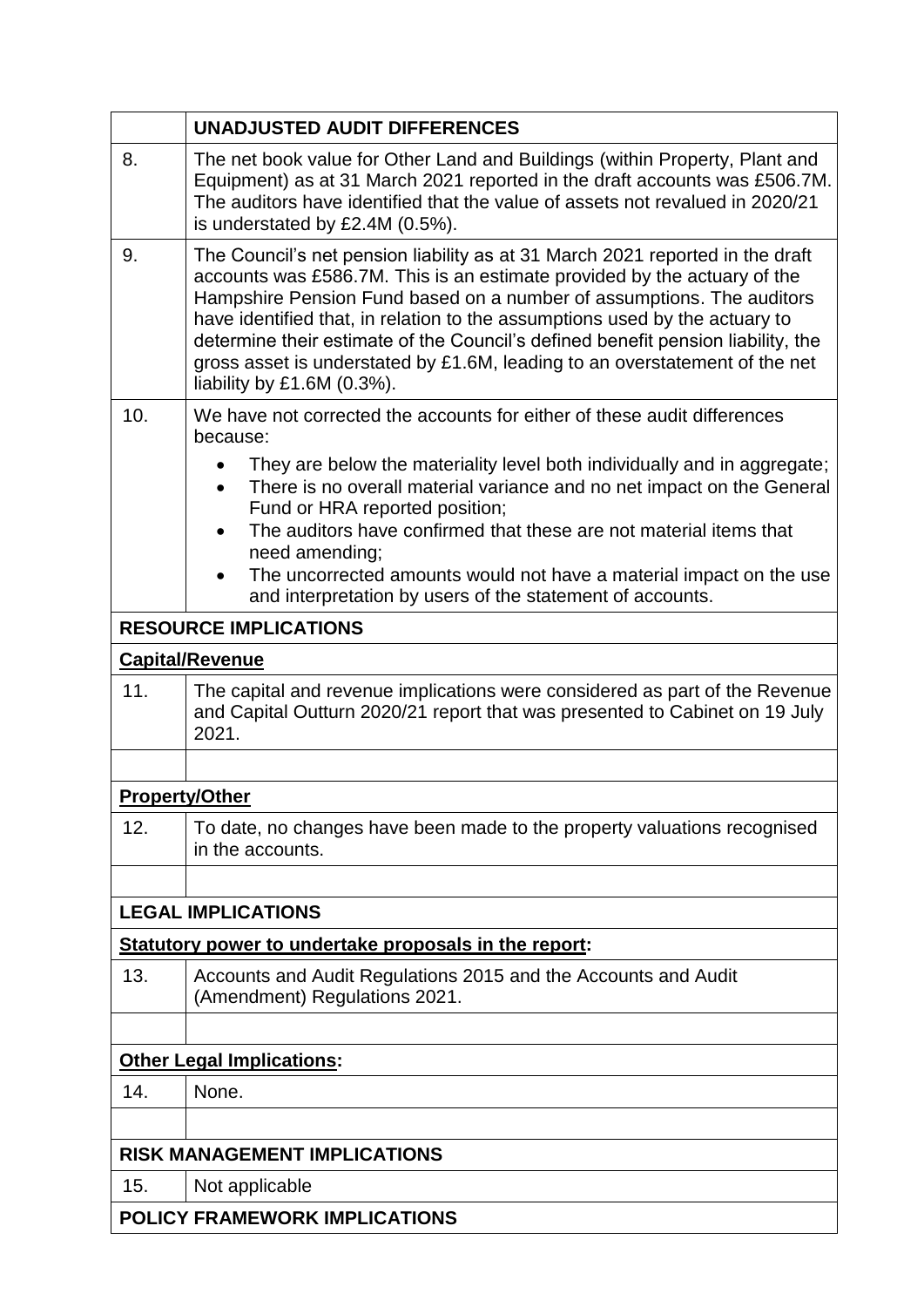| 16. | Not applicable. It should be note that the Statement of Accounts has been<br>prepared in accordance with the CIPFA Code of Practice on Local Authority<br>Accounting in the UK 2020/21. |
|-----|-----------------------------------------------------------------------------------------------------------------------------------------------------------------------------------------|
|     |                                                                                                                                                                                         |

|                                    | <b>KEY DECISION?</b>                          | Yes/No |             |  |  |
|------------------------------------|-----------------------------------------------|--------|-------------|--|--|
| <b>WARDS/COMMUNITIES AFFECTED:</b> |                                               |        | <b>None</b> |  |  |
|                                    |                                               |        |             |  |  |
| SUPPORTING DOCUMENTATION           |                                               |        |             |  |  |
|                                    |                                               |        |             |  |  |
|                                    | <b>Appendices</b>                             |        |             |  |  |
|                                    | Schedule of changes to Draft 2020/21 Accounts |        |             |  |  |
| $\mathbf{2}$                       |                                               |        |             |  |  |

## **Documents In Members' Rooms**

| Updated Statement of Accounts 2020/21                                              |
|------------------------------------------------------------------------------------|
| Governance Committee Report 26 July 2021 – Draft Statement of Accounts<br>2020/21. |